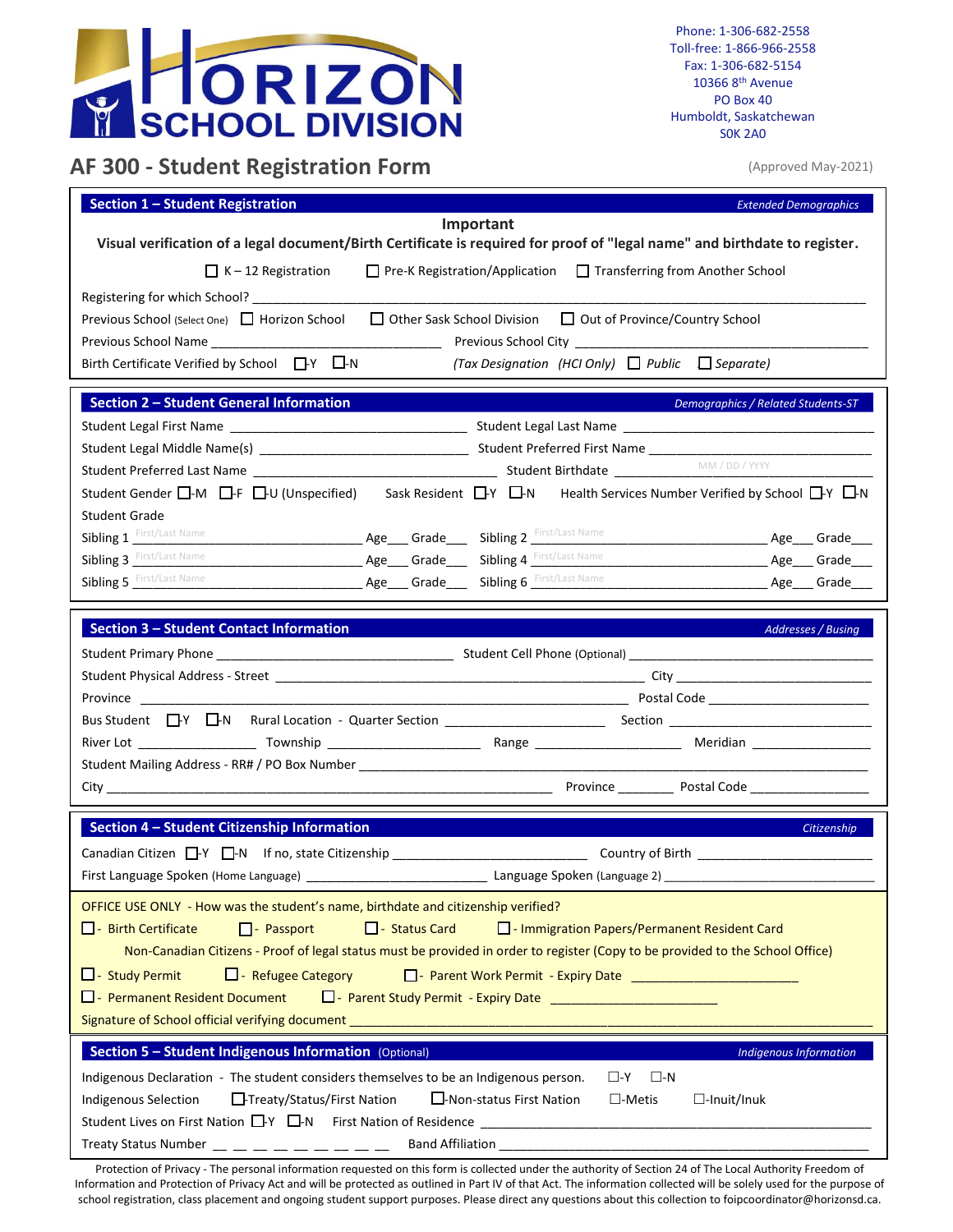| Section 6 - Parent/Caregiver Contact Information                                                                                                  | Contacts-ST   |
|---------------------------------------------------------------------------------------------------------------------------------------------------|---------------|
| Parent/Caregiver #1 - Name First/Last Name                                                                                                        |               |
|                                                                                                                                                   |               |
|                                                                                                                                                   |               |
|                                                                                                                                                   |               |
|                                                                                                                                                   |               |
| Address Same as Student $\Box$ -Y $\Box$ -N If No, please provide address information below.                                                      |               |
|                                                                                                                                                   |               |
|                                                                                                                                                   |               |
| Parent/Caregiver #2 - Name First/Last Name                                                                                                        |               |
|                                                                                                                                                   |               |
|                                                                                                                                                   |               |
|                                                                                                                                                   |               |
|                                                                                                                                                   |               |
| Address Same as Student $\Box$ -Y $\Box$ -N If No, please provide address information below.                                                      |               |
|                                                                                                                                                   |               |
|                                                                                                                                                   |               |
|                                                                                                                                                   |               |
| <b>Section 7 – Emergency / Billet Contact</b> (In the event a Parent/Caregiver is not available)                                                  | Contact-ST    |
| <b>Alternate Emergency Contact - Name First/Last Name</b>                                                                                         |               |
|                                                                                                                                                   |               |
|                                                                                                                                                   |               |
| <b>Alternate Emergency Contact - Name First/Last Name</b>                                                                                         |               |
| Relationship to Student □-Mother □-Father □-Grandparent □-Guardian □-Other (Please list) ___________________________                              |               |
|                                                                                                                                                   |               |
| <b>Student Billet Information (Required For Bus students)</b>                                                                                     |               |
|                                                                                                                                                   |               |
|                                                                                                                                                   |               |
| <b>Section 8 - Student Alerts</b>                                                                                                                 | <b>Alerts</b> |
| <b>R</b><br><b>Medical Alerts</b>                                                                                                                 |               |
| Does your child have a severe or potentially life-threatening medical conditions that the school should be aware of? (Allergies, Asthma,          |               |
| Epilepsy, Epi-Pen, etc.) $\Box$ -Y $\Box$ -N                                                                                                      |               |
| Does your child have other medical conditions that might affect learning? $\square Y \square Y$ If YES, please provide details or comments below. |               |
|                                                                                                                                                   |               |
|                                                                                                                                                   |               |
| ΔТΔ<br><b>Legal Alerts</b>                                                                                                                        |               |
|                                                                                                                                                   |               |
| Is the student in foster care?                                                                                                                    |               |
| Ministry of Social Services?                                                                                                                      |               |
| CFS (Child & Family Services)?                                                                                                                    |               |
|                                                                                                                                                   |               |
|                                                                                                                                                   |               |

Protection of Privacy - The personal information requested on this form is collected under the authority of Section 24 of The Local Authority Freedom of Information and Protection of Privacy Act and will be protected as outlined in Part IV of that Act. The information collected will be solely used for the purpose of school registration, class placement and ongoing student support purposes. Please direct any questions about this collection to foipcoordinator@horizonsd.ca.